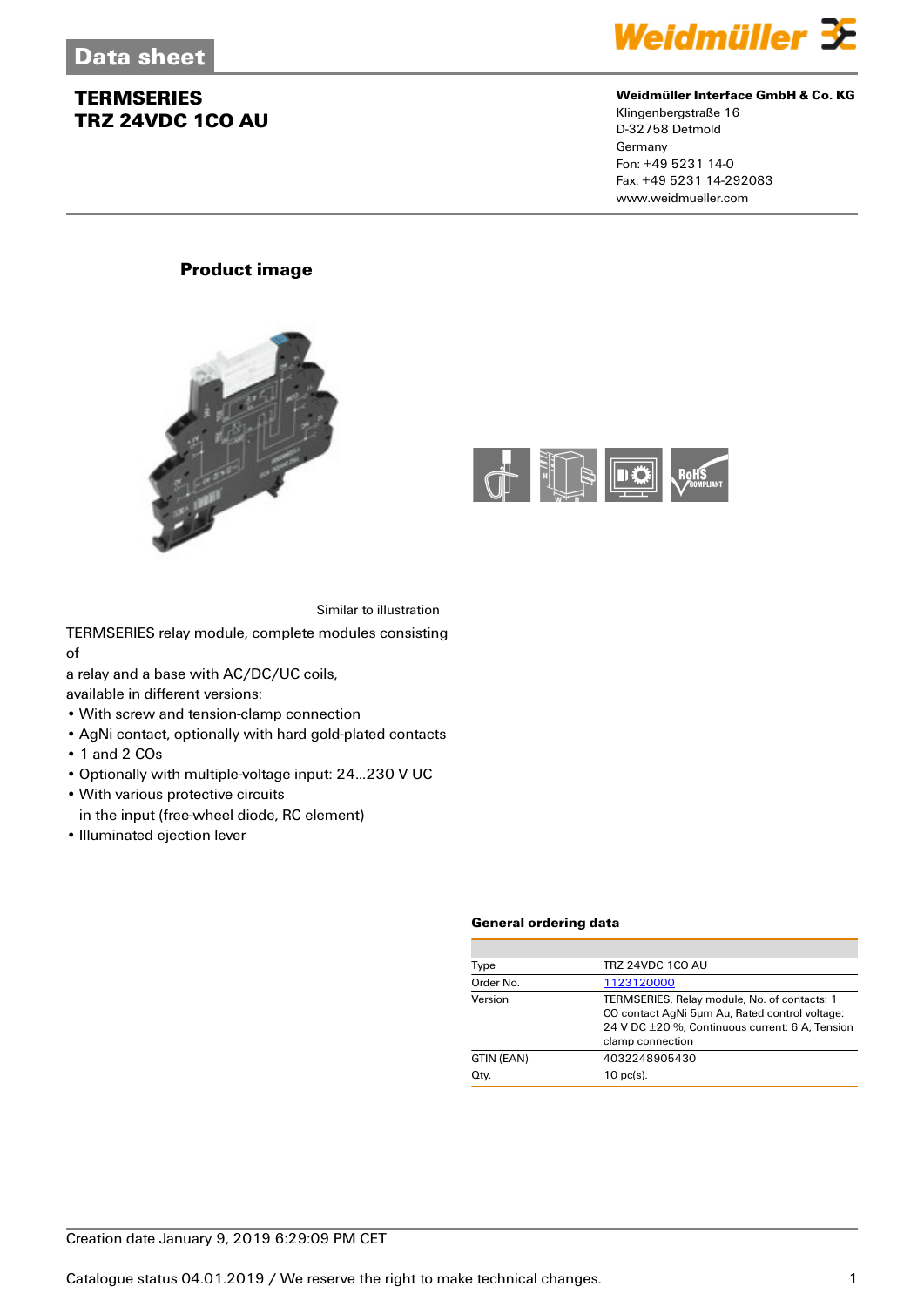# **Technical data**

**Dimensions and weights**



### **Weidmüller Interface GmbH & Co. KG**

Klingenbergstraße 16 D-32758 Detmold Germany Fon: +49 5231 14-0 Fax: +49 5231 14-292083

| Width                                                             | $6.4 \text{ mm}$                                      | Width (inches)                                                                       | 0.252 inch                       |
|-------------------------------------------------------------------|-------------------------------------------------------|--------------------------------------------------------------------------------------|----------------------------------|
| Height                                                            | 90.5 mm                                               | Height (inches)                                                                      | 3.563 inch                       |
| Depth                                                             | 87.8 mm                                               | Depth (inches)                                                                       | 3.457 inch                       |
| Net weight                                                        | 30.3 <sub>g</sub>                                     |                                                                                      |                                  |
| <b>Temperatures</b>                                               |                                                       |                                                                                      |                                  |
|                                                                   |                                                       |                                                                                      |                                  |
| Humidity                                                          | 5-95% rel. humidity, $T_u =$<br>40°C, no condensation | Operating temperature, max.                                                          | 60 °C                            |
| Operating temperature, min.                                       | $-40 °C$                                              | Storage temperature, max.                                                            | 85 °C                            |
| Storage temperature, min.                                         | -40 °C                                                | Operating temperature                                                                | -40 °C60 °C                      |
| Storage temperature                                               | -40 °C85 °C                                           |                                                                                      |                                  |
| <b>Environmental Product Compliance</b>                           |                                                       |                                                                                      |                                  |
|                                                                   |                                                       |                                                                                      |                                  |
| <b>REACH SVHC</b>                                                 | Lead 7439-92-1                                        |                                                                                      |                                  |
| <b>Rated data UL</b>                                              |                                                       |                                                                                      |                                  |
| Ambient temperature (operational), max. 60 °C                     |                                                       | Connection cross-section AWG, min.                                                   | <b>AWG 26</b>                    |
| Connection cross-section AWG, max.                                |                                                       | Type of conductor                                                                    | rigid copper conductor,          |
|                                                                   | <b>AWG 14</b>                                         |                                                                                      | flexible copper conductor        |
| Pollution severity level                                          | $\overline{2}$                                        |                                                                                      |                                  |
| Input                                                             |                                                       |                                                                                      |                                  |
|                                                                   |                                                       |                                                                                      |                                  |
| Rated control voltage                                             | 24 V DC ± 20 %                                        | Rated current DC                                                                     | 11.5 mA                          |
| Power rating                                                      | 280 mW                                                | Pull-in/drop-out voltage, typ.                                                       | 16 V / 3 V DC                    |
| Pull-in/drop-out current, typ.                                    | 7.5 mA / 1 mA DC                                      | Status indicator                                                                     | Green LED                        |
| Protective circuit                                                | Free-wheel diode, Reverse<br>polarity protection      | Coil voltage of the replacement relay<br>deviating from the rated control voltage No |                                  |
| Coil voltage of the replacement relay                             | 24 V DC                                               |                                                                                      |                                  |
| <b>Output</b>                                                     |                                                       |                                                                                      |                                  |
|                                                                   |                                                       |                                                                                      |                                  |
| Rated switching voltage                                           | 250 V AC                                              | Max. switching voltage, AC                                                           | 250V                             |
| Max. switching voltage, DC                                        | 250V                                                  | Continuous current                                                                   | 6 A                              |
| Inrush current                                                    | 20 A / 20 ms                                          | AC switching capacity (resistive), max.                                              | 1500 VA                          |
| DC switching capacity (resistive), max.                           | 144 W @ 24 V                                          | Switch-on delay                                                                      | ≤ 6 ms                           |
| Switch-off delay<br>Max. switching frequency at rated load 0.1 Hz | ≤ 16 ms                                               | Min. switching power                                                                 | 1 mA @ 1 V                       |
|                                                                   |                                                       |                                                                                      |                                  |
| <b>Contact data</b>                                               |                                                       |                                                                                      |                                  |
|                                                                   |                                                       |                                                                                      |                                  |
| Contact type                                                      | 1 CO contact (AgNi 5µm<br>Au)                         | Mechanical service life                                                              | $5 \times 10^6$ switching cycles |
| <b>General data</b>                                               |                                                       |                                                                                      |                                  |
|                                                                   |                                                       |                                                                                      |                                  |
| Mounting rail                                                     | <b>TS 35</b>                                          | <b>Test button</b>                                                                   | No                               |
| Mechanical switch position indicator                              | No                                                    | Colour                                                                               | Black                            |
| UL 94 flammability rating                                         | $V-0$                                                 |                                                                                      |                                  |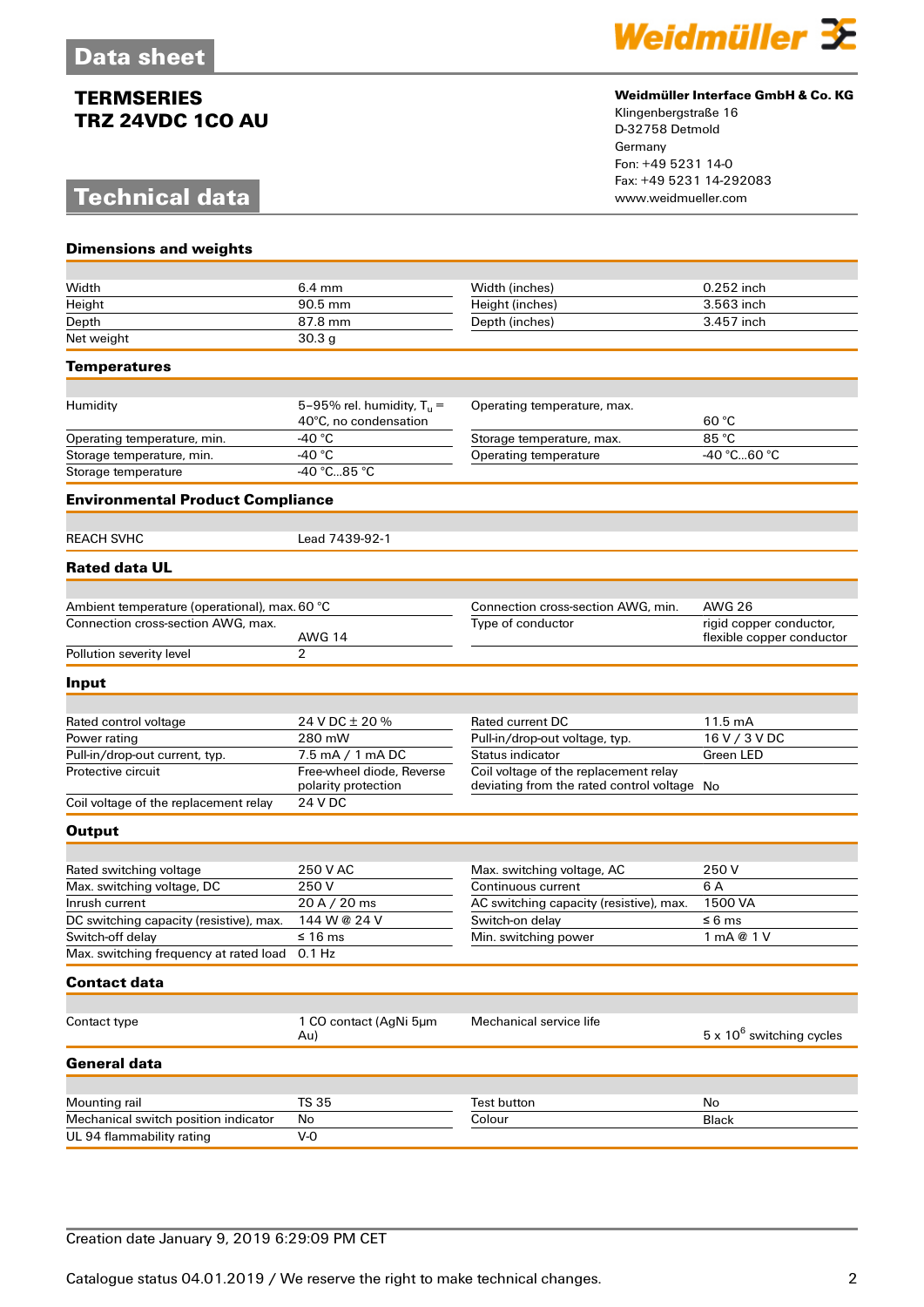# **Technical data**

**Insulation coordination**



#### **Weidmüller Interface GmbH & Co. KG**

Klingenbergstraße 16 D-32758 Detmold Germany Fon: +49 5231 14-0 Fax: +49 5231 14-292083

| Rated voltage                                                                                 | 300 V                                     | Surge voltage category                                                                        | III                        |
|-----------------------------------------------------------------------------------------------|-------------------------------------------|-----------------------------------------------------------------------------------------------|----------------------------|
| Pollution severity                                                                            | 2                                         | Protection degree                                                                             | <b>IP20</b>                |
| Dielectric strength input - output                                                            | 4 kV <sub>eff</sub> / 1 min.              | Creepage and clearance distance input -<br>output                                             | $\geq 5.5$ mm              |
| Dielectric strength of open contact                                                           | 1 kV $_{\rm eff}$ / 1 min                 | Dielectric strength to mounting rail                                                          | 4 kV $_{\rm eff}$ / 1 min. |
| Impulse withstand voltage                                                                     | 6 kV (1.2/50 µs)                          |                                                                                               |                            |
| Further details of approvals / standards                                                      |                                           |                                                                                               |                            |
|                                                                                               |                                           |                                                                                               |                            |
| <b>Standards</b>                                                                              | EN 50178, EN 55011, EN<br>61000-6-1, 2, 4 | Certificate No. (DNVGL)                                                                       | TAA00001E5                 |
| Certificate no. (cULus)                                                                       | E141197                                   |                                                                                               |                            |
| <b>Connection data</b>                                                                        |                                           |                                                                                               |                            |
|                                                                                               |                                           |                                                                                               |                            |
| Wire connection method                                                                        | Tension clamp connection                  | Stripping length, rated connection                                                            | 8 mm                       |
| Clamping range, rated connection                                                              | $1.5 \text{ mm}^2$                        | Clamping range, min.                                                                          | $0.14 \, \text{mm}^2$      |
| Clamping range, max.                                                                          | $2.5$ mm <sup>2</sup>                     | Wire connection cross section AWG.<br>min.                                                    | <b>AWG 26</b>              |
| Wire connection cross section AWG,<br>max.                                                    | <b>AWG 14</b>                             | Wire cross-section, solid, min.                                                               | $0.14 \text{ mm}^2$        |
| Wire cross-section, solid, max.                                                               | $2.5$ mm <sup>2</sup>                     | Wire connection cross-section, finely<br>stranded, min.                                       | $0.14 \text{ mm}^2$        |
| Wire connection cross section, finely<br>stranded, max.                                       | $2.5$ mm <sup>2</sup>                     | Wire cross-section, finely stranded, min.<br>(AWG)                                            | <b>AWG 26</b>              |
| Wire cross-section, finely stranded, max.<br>(AWG)                                            | <b>AWG 14</b>                             | Wire connection cross-section, finely<br>stranded with wire-end ferrules DIN<br>46228/4, min. | $0.14 \, \text{mm}^2$      |
| Wire connection cross-section, finely<br>stranded with wire-end ferrules DIN<br>46228/4, max. | $1.5$ mm <sup>2</sup>                     | Conductor cross-section, flexible, AEH<br>(DIN 46228-1), min.                                 | $0.14 \, \text{mm}^2$      |
| Conductor cross-section, flexible, AEH<br>(DIN 46228-1), max.                                 | $1.5 \text{ mm}^2$                        | Twin wire-end ferrules, min.                                                                  | $0.5$ mm <sup>2</sup>      |

### **Classifications**

Gauge to IEC 60947-1 A1, B1

| ETIM 5.0   | EC001437    | ETIM 6.0   | EC001437    |
|------------|-------------|------------|-------------|
| eClass 6.2 | 27-37-16-01 | eClass 7.1 | 27-37-16-01 |
| eClass 8.1 | 27-37-16-01 | eClass 9.0 | 27-37-16-01 |
| eClass 9.1 | 27-37-16-01 |            |             |

Twin wire-end ferrules, max. 2012 1 mm<sup>2</sup> and Blade size 1 mm<sup>2</sup> Blade size 1.0.6 x 3.5 mm

#### **Product information**

| Descriptive text ordering data  | Spare relay                                                   |
|---------------------------------|---------------------------------------------------------------|
|                                 | Type: RSS112024                                               |
|                                 | Orderno.: 4061590000                                          |
| Descriptive text technical data | Accessories and dimensional drawings: refer to the TERMSERIES |
|                                 | Accessories page.                                             |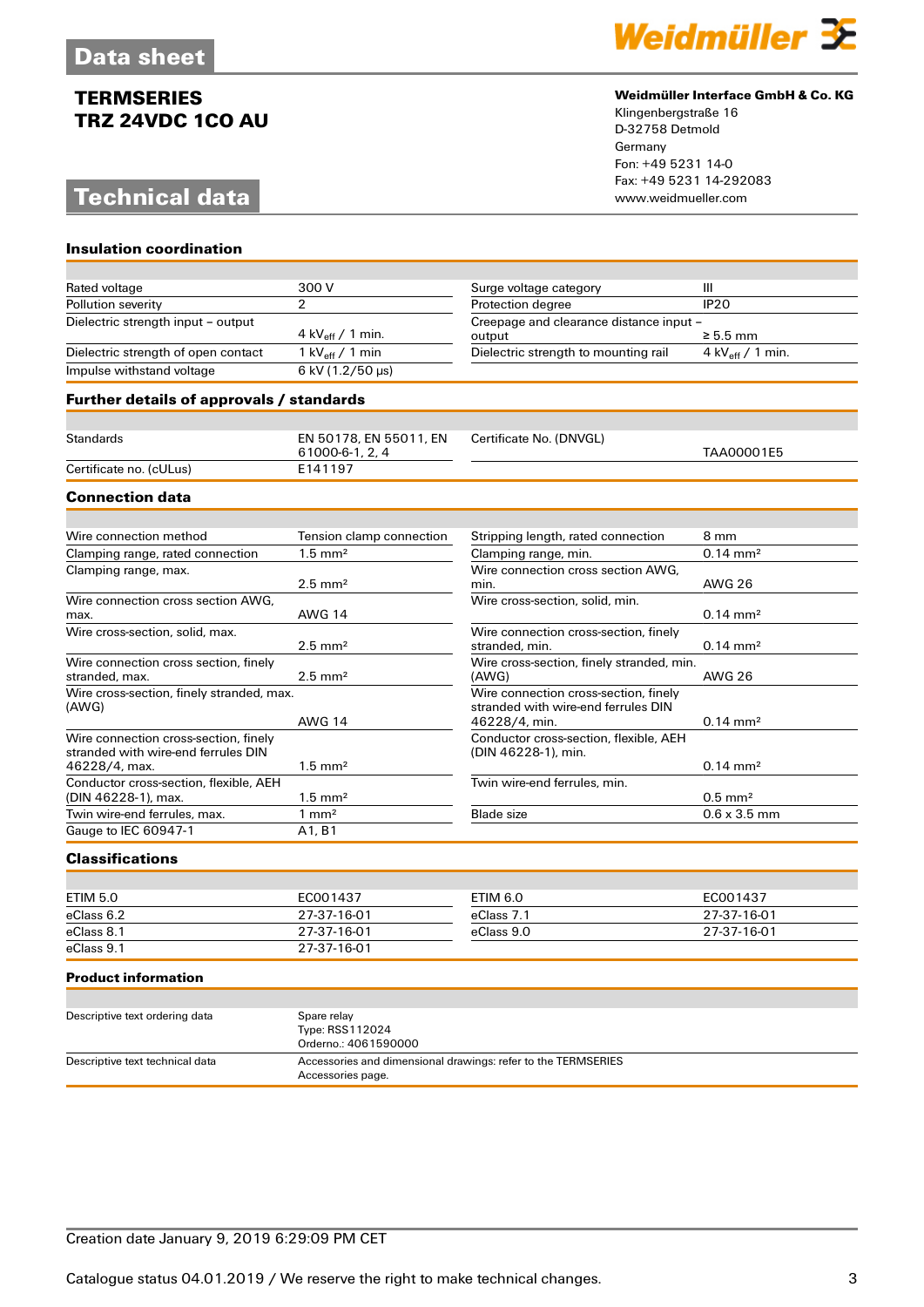# **Technical data**

#### **Approvals**

Approvals



### **Weidmüller Interface GmbH & Co. KG**

Klingenbergstraße 16 D-32758 Detmold Germany Fon: +49 5231 14-0 Fax: +49 5231 14-292083

| FAT |
|-----|
|-----|

ROHS Conform

### **Downloads**

| Approval/Certificate/Document of |                               |
|----------------------------------|-------------------------------|
| Conformity                       | DE PA5600 160229 001.pdf      |
| Brochure/Catalogue               | CAT 4.5 ELECTR 16/17 EN       |
|                                  | CAT 4.2 ELECTR 18/19 EN       |
| <b>Engineering Data</b>          | EPLAN, WSCAD, Zuken E3.S      |
| <b>Engineering Data</b>          | <b>STEP</b>                   |
| User Documentation               | <b>Operating Instructions</b> |

### Creation date January 9, 2019 6:29:09 PM CET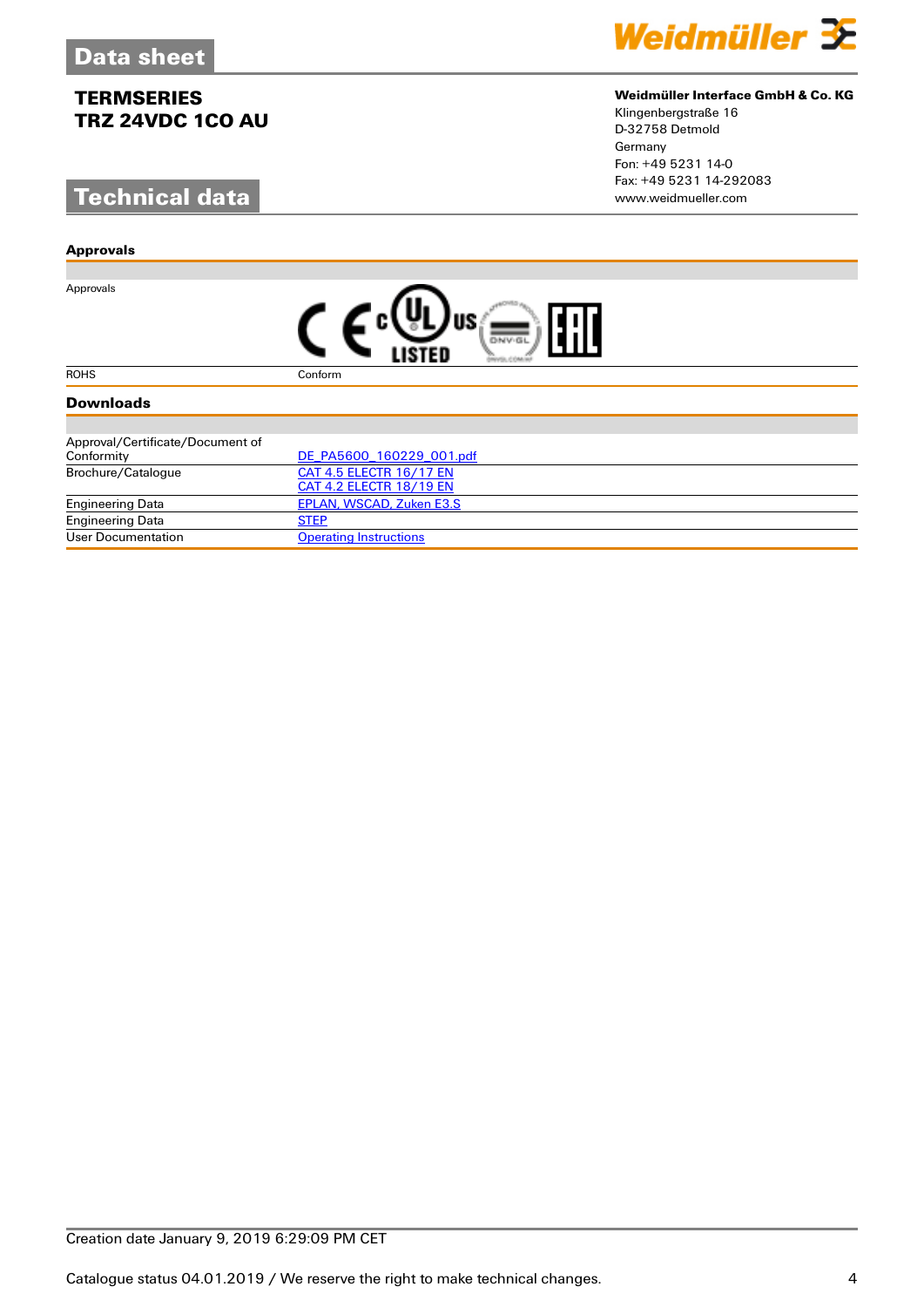# **Drawings**



### **Weidmüller Interface GmbH & Co. KG**

Klingenbergstraße 16 D-32758 Detmold Germany Fon: +49 5231 14-0 Fax: +49 5231 14-292083